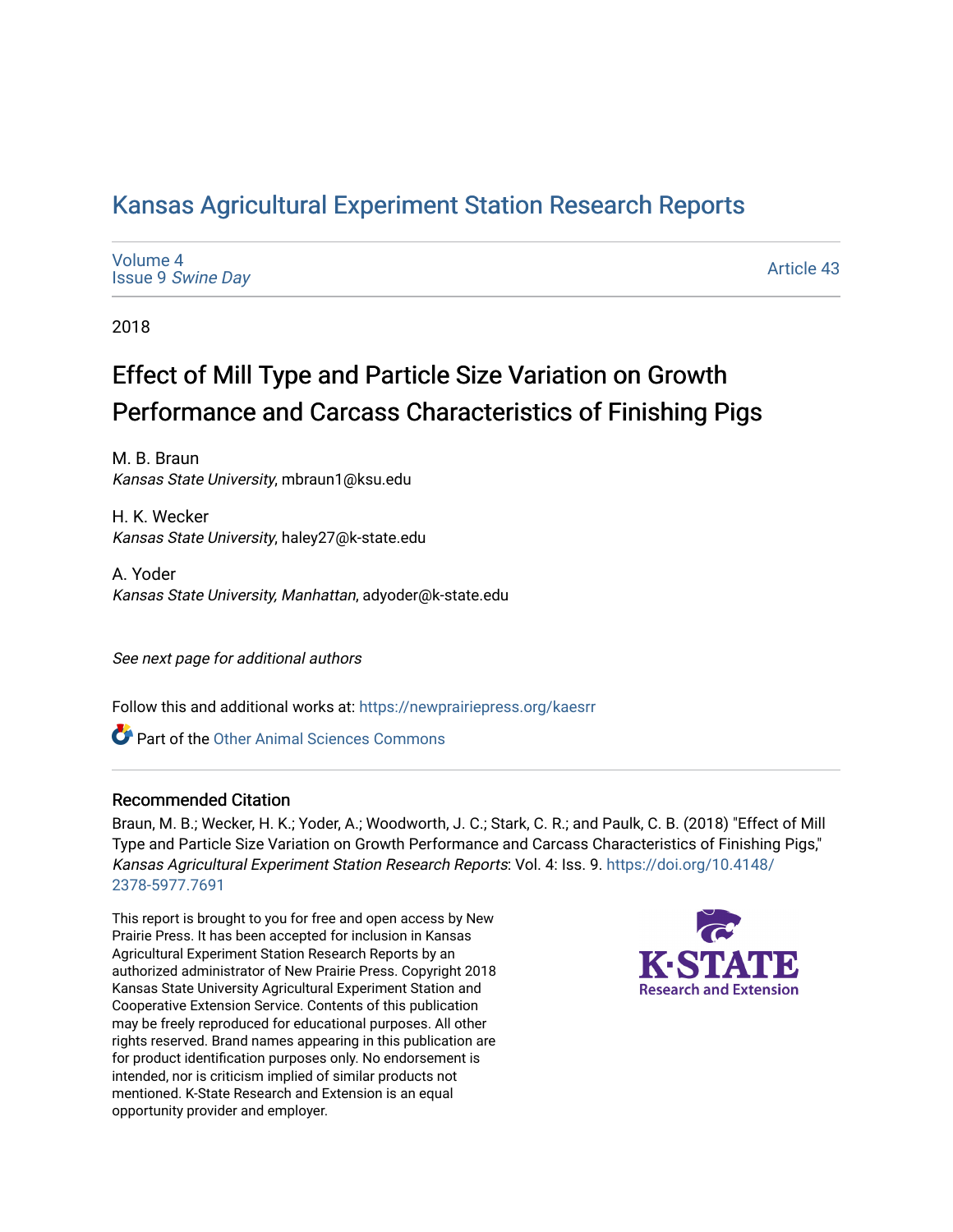### Effect of Mill Type and Particle Size Variation on Growth Performance and Carcass Characteristics of Finishing Pigs

### **Abstract**

The objective of this experiment was to determine the effects of mill type used to grind corn and its particle size variation on diet flowability and subsequent finishing pig growth performance and carcass characteristics. A total of 200 pigs (DNA Line 241 × 600; initially 121.9 lb) were used in a 75-d growth trial. Pigs were randomly assigned to pens with either 5 barrows or 5 gilts per pen. Pens were then randomly allotted to 1 of 4 treatments balanced by weight and gender with 10 pens per treatment. Treatments were arranged as a 2 × 2 factorial with 2 mill types (3-high roller mill; RMS, Model 924 or a hammermill; Bliss, model 22115) and 2 particle size variations (standard vs. blended). Increasing corn particle size variation was accomplished by blending 30% 400 μm corn, 40% 600 μm corn, and 30% 800 μm corn. Standard treatments were accomplished by grinding corn to an average of 600 μm with either mill. On d 75, pigs were transported to a commercial packing plant for processing and determination of carcass characteristics. The average analyzed complete diet mean particle sizes and standard deviations were 497, 540, 503, and 520 μm and 2.70, 2.75. 3.35, and 3.35 for the roller mill standard, roller mill blended, hammermill standard, and hammermill blended treatments, respectively. Diet flowability was calculated using angle of repose (AoR), percent compressibility, and critical orifice diameter (COD) measurements to determine the composite flow index (CFI). The AOR were 34.2, 33.0, 35.4, and 36.2º; COD were 32.0, 31.3, 30.0, and 33.0 mm; compressibilitys were 18.7, 18.4, 17.0, and 15.7%; and CFI were 52.9, 55.4, 53.9, and 53.2 for the roller mill standard, roller mill blended, hammermill standard, and hammermill blended treatments, respectively.

There were no interactions or main effects of mill type on growth performance or carcass characteristics. However, pigs fed the blended diets had marginally significant decreased (P < 0.083) average daily gain (ADG) compared to those fed the standard diets. No differences were observed in total feed cost or cost per lb of gain between treatments. Pigs fed blended diets also had marginally decreased (P < 0.059) gain value and income over feed costs (IOFC) compared to those fed diets that were not blended. In conclusion, mill type used to grind corn and increasing particle size variation did not impact flowability metrics of complete diets. Mill type used to grind corn did not influence performance of finishing pigs, while increasing particle size variation by blending various particle sizes of corn led to a marginal reduction in ADG, gain value, and IOFC.

### Keywords

Feed processing, finishing pigs, particle size

### Creative Commons License

 $\odot$ 

This work is licensed under a [Creative Commons Attribution 4.0 License](https://creativecommons.org/licenses/by/4.0/).

### Authors

M. B. Braun, H. K. Wecker, A. Yoder, J. C. Woodworth, C. R. Stark, and C. B. Paulk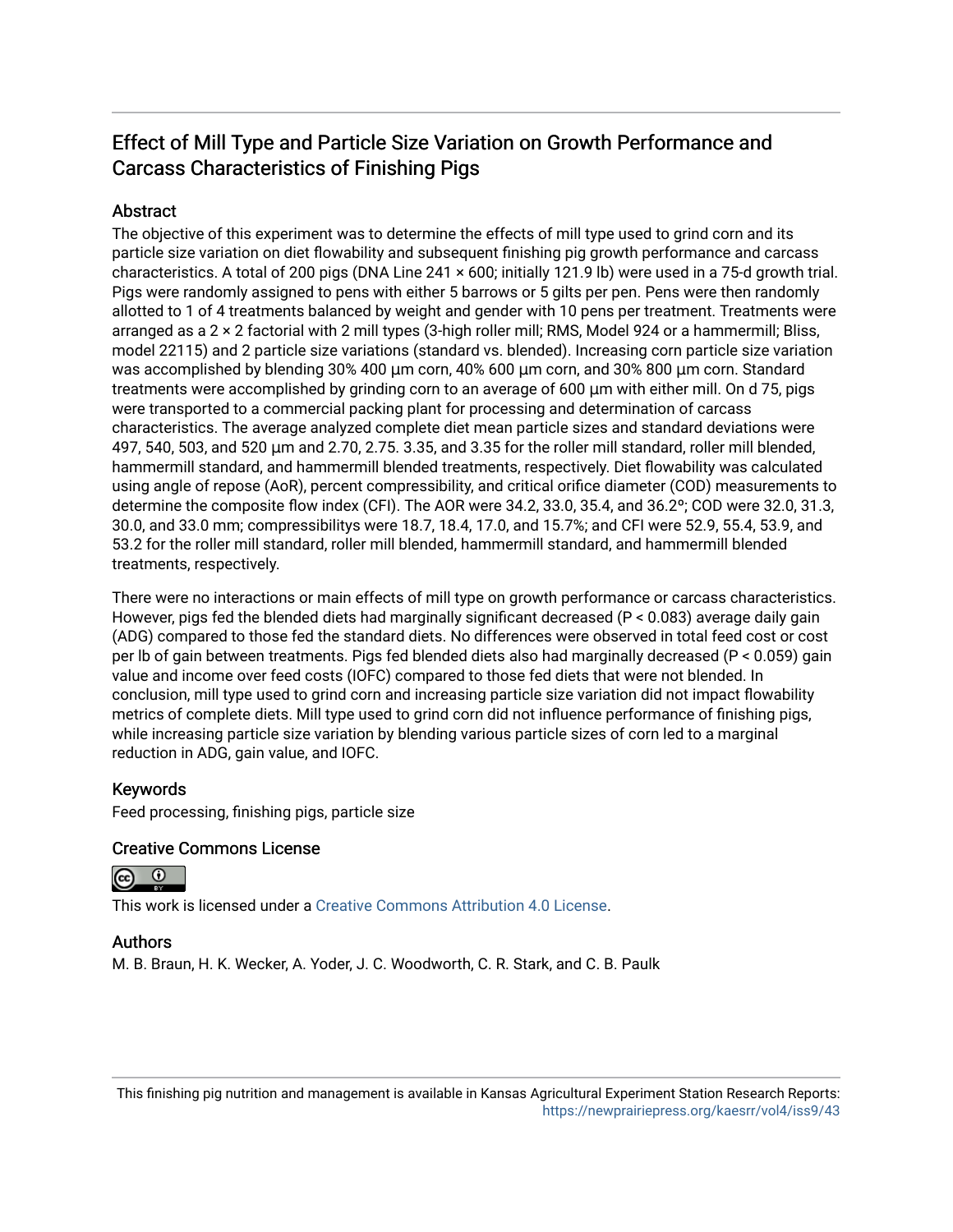



# Effect of Mill Type and Particle Size Variation on Growth Performance and Carcass Characteristics of Finishing Pigs

*M.B. Braun,1 H.K. Wecker,1 A.D. Yoder, J.C. Woodworth, C.R. Stark,1 and C.B. Paulk1*

### Summary

The objective of this experiment was to determine the effects of mill type used to grind corn and its particle size variation on diet flowability and subsequent finishing pig growth performance and carcass characteristics. A total of 200 pigs (DNA Line 241  $\times$ 600; initially 121.9 lb) were used in a 75-d growth trial. Pigs were randomly assigned to pens with either 5 barrows or 5 gilts per pen. Pens were then randomly allotted to 1 of 4 treatments balanced by weight and gender with 10 pens per treatment. Treatments were arranged as a 2 × 2 factorial with 2 mill types (3-high roller mill; RMS, Model 924 or a hammermill; Bliss, model 22115) and 2 particle size variations (standard vs. blended). Increasing corn particle size variation was accomplished by blending 30% 400 µm corn, 40% 600 µm corn, and 30% 800 µm corn. Standard treatments were accomplished by grinding corn to an average of 600  $\mu$ m with either mill. On d 75, pigs were transported to a commercial packing plant for processing and determination of carcass characteristics. The average analyzed complete diet mean particle sizes and standard deviations were 497, 540, 503, and 520 µm and 2.70, 2.75. 3.35, and 3.35 for the roller mill standard, roller mill blended, hammermill standard, and hammermill blended treatments, respectively. Diet flowability was calculated using angle of repose (AoR), percent compressibility, and critical orifice diameter (COD) measurements to determine the composite flow index (CFI). The AOR were 34.2, 33.0, 35.4, and 36.2º; COD were 32.0, 31.3, 30.0, and 33.0 mm; compressibilitys were 18.7, 18.4, 17.0, and 15.7%; and CFI were 52.9, 55.4, 53.9, and 53.2 for the roller mill standard, roller mill blended, hammermill standard, and hammermill blended treatments, respectively.

There were no interactions or main effects of mill type on growth performance or carcass characteristics. However, pigs fed the blended diets had marginally significant decreased (*P* < 0.083) average daily gain (ADG) compared to those fed the standard diets. No differences were observed in total feed cost or cost per lb of gain between treatments. Pigs fed blended diets also had marginally decreased (*P* < 0.059) gain value and income over feed costs (IOFC) compared to those fed diets that were not blended. In conclusion, mill type used to grind corn and increasing particle size variation did not impact flowability metrics of complete diets. Mill type used to grind corn did not influ-

<sup>1</sup> Department of Grain Science and Industry, College of Agriculture, Kansas State University.

Kansas State University Agricultural Experiment Station and Cooperative Extension Service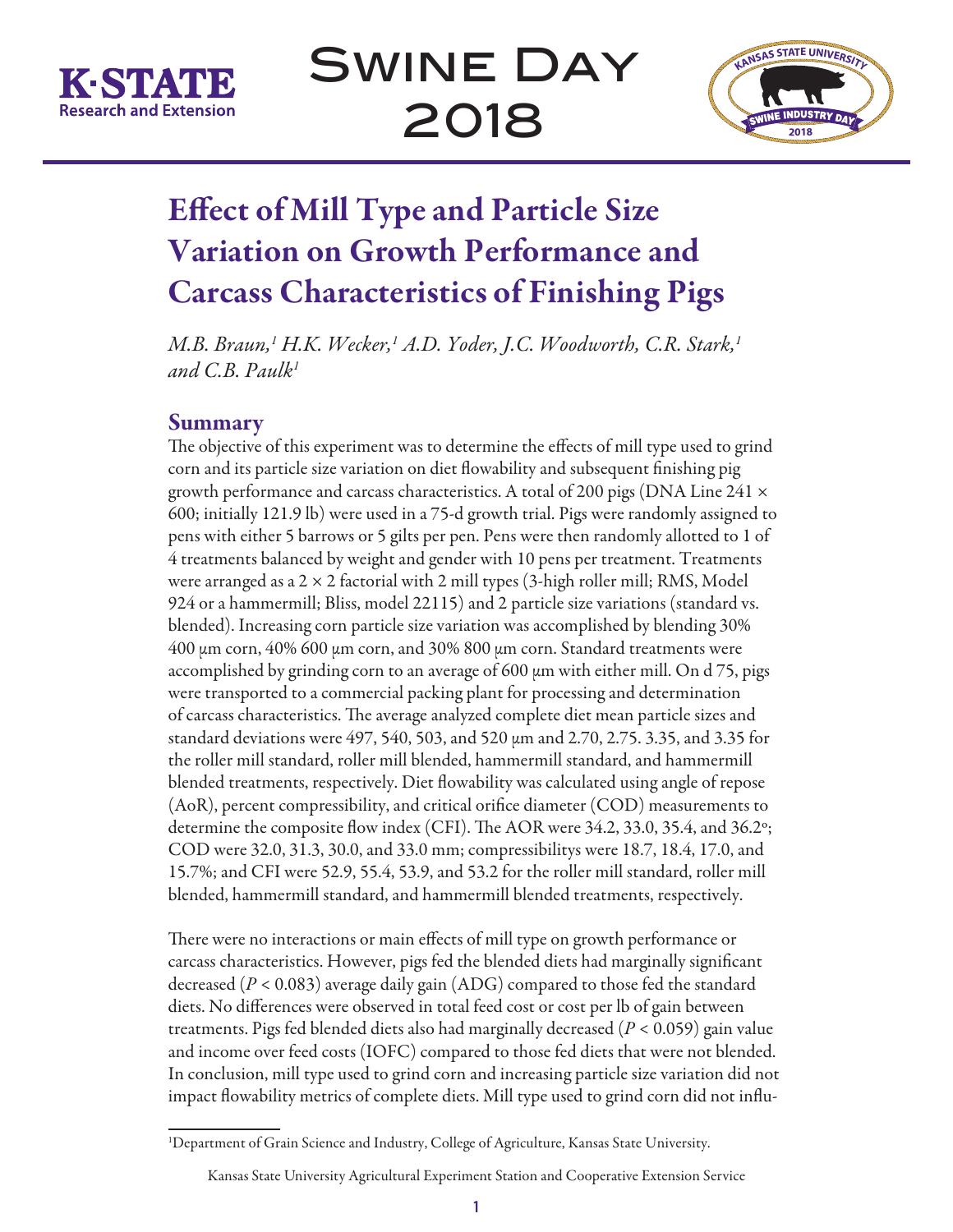ence performance of finishing pigs, while increasing particle size variation by blending various particle sizes of corn led to a marginal reduction in ADG, gain value, and IOFC.

### **Introduction**

Reducing the particle size of cereal grains can improve growth performance in all phases of swine production through increasing the surface area to volume ratio of grain particles.2 Grains are ground to reduce particle size using either a roller mill or hammermill. A roller mill uses shear force and a hammermill uses impact force to reduce particle size of grains. This difference of grinding forces between mills can greatly impact the ground particle shape and particle size variability with the hammermill, resulting in increased particle size variability compared to a roller mill. $^3$  In addition, different roll configurations, gap sizes, and corrugation patterns in roller mills, and screen size, tip speed, and hammer wear in hammermills can all lead to an increase in particle size variation of the ground product.

It has been observed that corn ground using a roller mill increased the apparent digestibility of gross energy (GE) in finishing pig diets. $\rm ^4$  However, the difference between mills was greater when grinding corn to mean particle size of 800 µm compared to 400 µm. In contrast, an improvement was observed in apparent total tract digestibility of GE when corn was ground to 300  $\mu$ m using a roller mill versus a hammermill, but no differences between mill type were observed when corn was ground to 500 or 700  $\mu$ m.<sup>5</sup> The inconsistencies in response when grinding corn with different mill types warrants further investigation. Therefore, the objective of this study was to determine the effect of mill type and particle size variability on diet flowability, growth performance, and carcass characteristics of finishing pigs.

### **Procedures**

The Kansas State University Institutional Animal Care and Use Committee approved the protocol used for this experiment. All dietary treatments were manufactured at Kansas State University O. H. Kruse Feed Technology Innovation Center in Manhattan, Kansas.

A total of 200 pigs (DNA Line  $241 \times 600$ ; initially 121.9 lb) were used in a 75-d growth trial at the Kansas State University Swine Teaching and Research Center in Manhattan, KS. Pigs were randomly assigned to pens with either 5 barrows or 5 gilts per pen. Pigs were provided *ad libitum* access to feed and water for the duration of the trial. Each pen was equipped with 2-cup waterers and a dry self-feeder. Pens were randomly

Kansas State University Agricultural Experiment Station and Cooperative Extension Service

<sup>2</sup> Hancock, J.D, and K.C. Behnke. 2001. Use of ingredient and diet processing technologies (grinding, mixing, pelleting, and extruding) to produce quality feeds for pigs. Swine Nutrition, 2nd (Ed. A. J. Lewis and L. L. Southern). CRC Press LLC, Boca Raton, Florida, pp. 469-497.

<sup>3</sup> Goodband R. 2003. Particle size, mill type, and added fat influence flowability of ground corn. Swine Day 2003.

<sup>4</sup> Wondra K. J. 1995. Effects of mill type and particle size uniformity on growth performance, nutrient digestibility, and stomach morphology in finishing pigs. Journal of Animal Science, Volume 73, Issue 9, 1 September 1995, Pages 2564–2573.

<sup>5</sup> Acosta, Jesus and Patience, John F. (2016) "Effect of Reducing Mean Particle Size of Corn DDGS Using a Roller Mill or a Hammermill on Apparent Total Tract Digestibility of DM, GE, Nitrogen and NDF in Growing and Finishing Pigs," *Animal Industry Report*: AS 662, ASL R3121. Available at: https://lib. dr.iastate.edu/ans\_air/vol662/iss1/82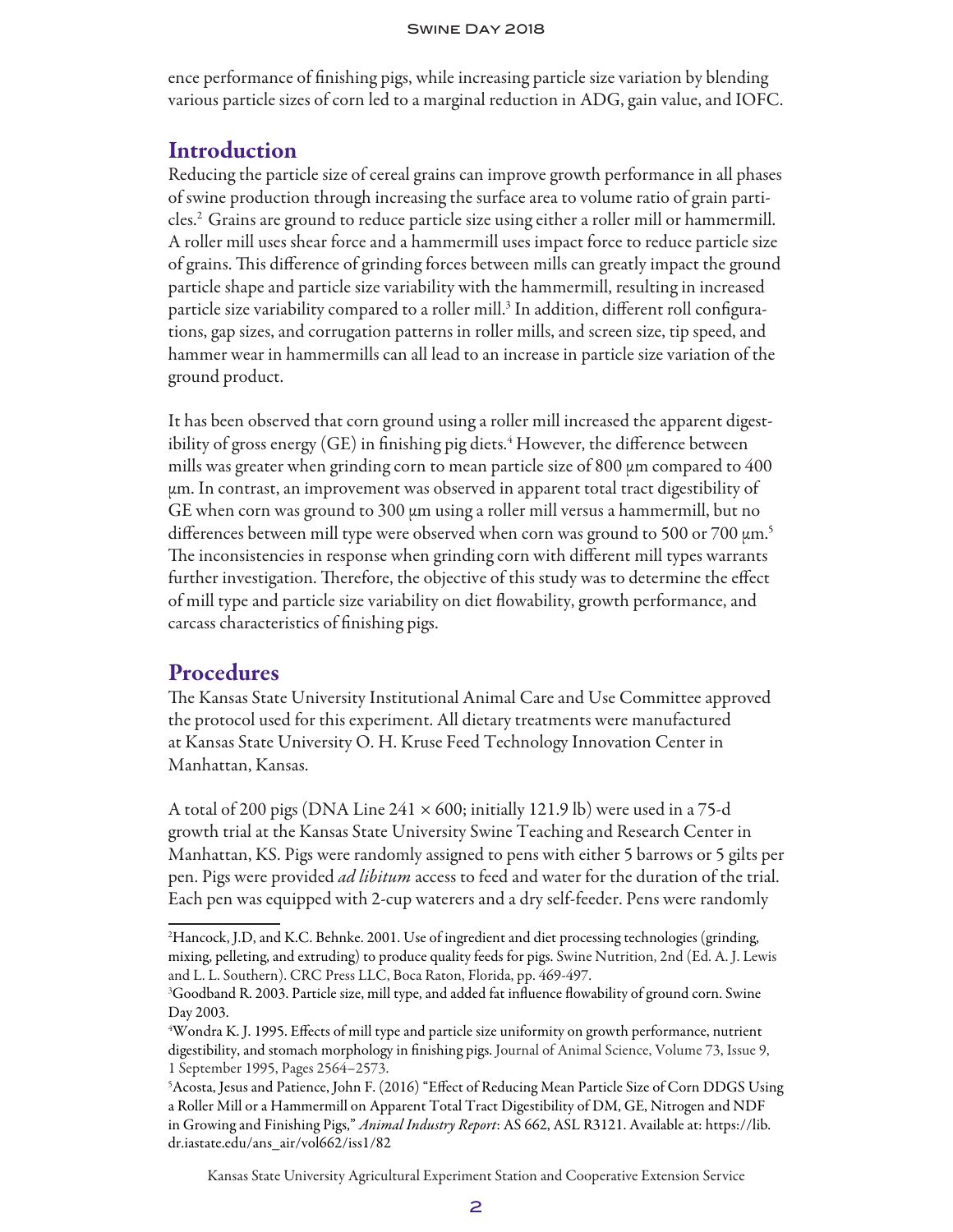assigned to 1 of 4 dietary treatments within the gender block and balanced by average weight with 10 replications per treatment. Treatments were arranged as a  $2 \times 2$  factorial with 2 mill types (3-high roller mill; RMS, model 924 or a hammermill; Bliss, model 22115) and 2 particle size variations (standard vs. blended). Increasing corn particle size variation was accomplished by blending 30% 400 µm corn, 40% 600 µm corn and 30% 800 µm corn. Standard treatments were accomplished by grinding corn to an average of 600 µm. The average complete diet particle size was approximately 500 µm. Diets (Table 1) were fed in three phases from day 0 to 24, 24 to 49, and 49 to 75. Individual pig weights and feeder weights were collected on d 0, 24, 49, and 75 to calculate average daily gain (ADG), average daily feed intake (ADFI), and feed efficiency (F/G). On d 75, pigs were individually weighed and ear tagged with a unique radio frequency identification device number for carcass measurements to be recorded on a pig basis. Pigs were transported to a commercial packing plant (Triumph, St. Joseph, MO) for processing and carcass data collection. Data collected included hot carcass weight (HCW), backfat thickness, loin depth, and percent lean. Carcass yield was calculated as HCW divided by final live weight taken at the farm.

An economic analysis was performed at the conclusion of the trial to determine the financial impact of the treatments. Ingredient prices for economic calculations of corn were roller mill diets, \$128/ton; hammermill, \$128.25/ton. Soybean meal was calculated at \$343/ton. A \$0.25/ton adjustment to corn ground on a hammermill was used to represent the increased energy used by the hammermill when compared to a rollermill.6 The cost of feed (\$/ton) included ingredients and \$12/ton for processing. The total feed cost per pig was calculated by multiplying the total pounds of feed consumed by the cost per pound of feed. Cost per pound of gain was calculated by dividing the total feed cost per pig by overall pounds gained. Gain value per pig was calculated by multiplying the total carcass gain by the assumed carcass price of \$73.52 per cwt. Carcass gain was calculated using the carcass weight minus the initial live weight multiplied by an assumed yield of 75%. To calculate IOFC, total feed cost was subtracted from gain value.

Samples of each complete diet were collected and analyzed for particle size and flowability characteristics. Particle size analysis was completed according to ANSI/ASAE S319.4 with the inclusion of sieve agitators and flow agent. The flowability characteristics of finished diets were evaluated using a composite flow index (CFI), which includes tests such as percent compressibility, angle of repose, and critical orifice diameter.<sup>4</sup>

Data were analyzed using the MIXED procedure in SAS version 9.4 (SAS Institute Inc., Cary, NC). Data were analyzed as a generalized randomized complete block design with pen as the experimental unit and gender as the block. Results were considered significant if  $P \le 0.05$ , and a trend if  $0.05 < P \le 0.10$ . Hot carcass weight was used as a covariate for analysis of backfat, loin depth, and percent lean.

### Results and Discussion

The flowability of the mash diets were evaluated based on the composite flow index, which characterized flow properties by integrating the results of angle of repose, percent

6 CPM. Economics of Grinding for Pelleted Feed. https://www.cpm.net/downloads/Economics%20 of%20Grinding%20for%20Pelleted%20Feeds.pdf

Kansas State University Agricultural Experiment Station and Cooperative Extension Service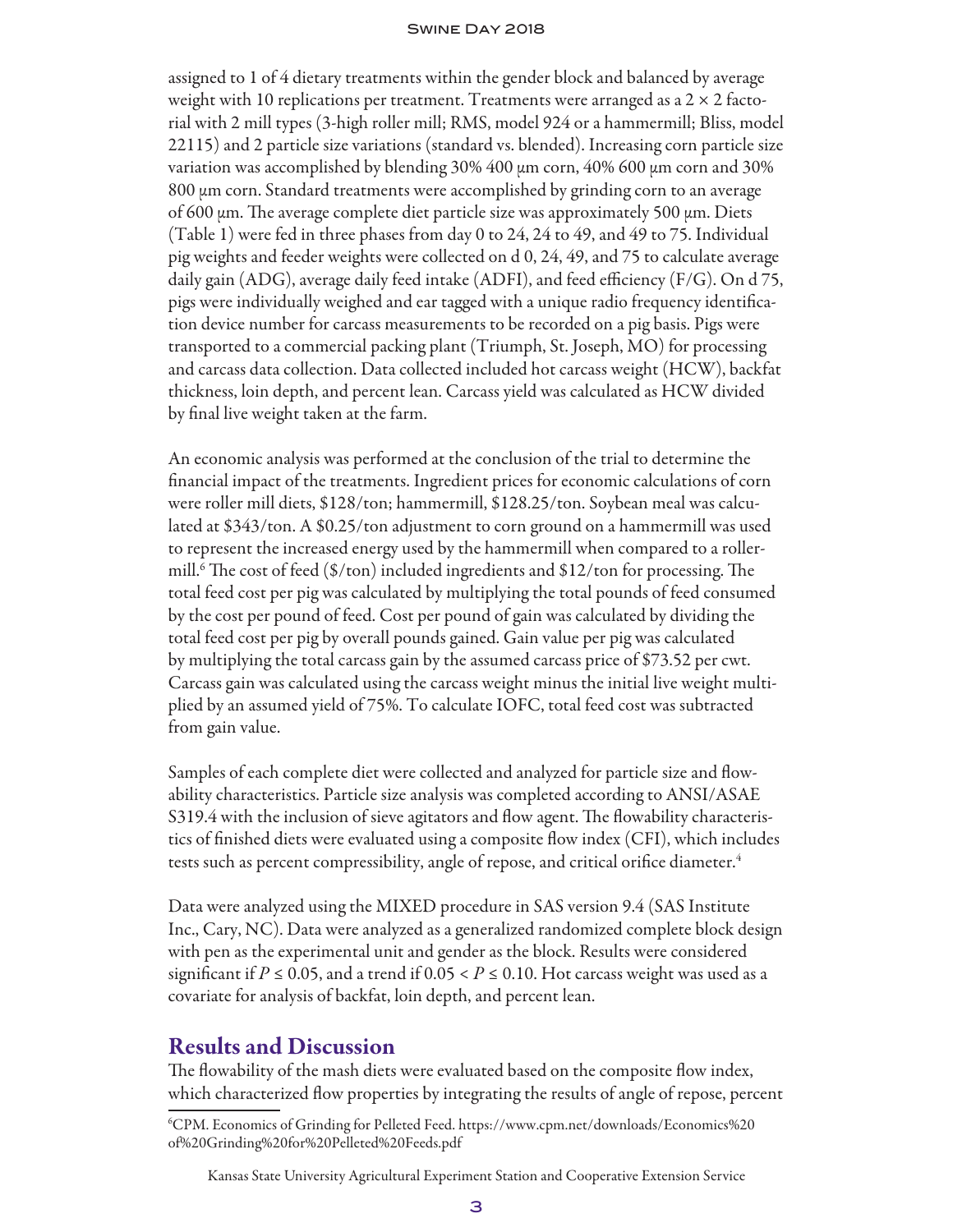compressibility, and critical orifice diameter. In general, a composite flow index<sup>7</sup> value above 45 is considered acceptable. Applying this methodology and scale to the data, flowability of the all diets was considered acceptable (Table 2).

The particle size of all finished diets was collected and analyzed according to ANSI/ ASAE S319.4 with the inclusion of sieve agitators and flow agent. With the inclusion of other ingredients with the standard and blended ground corn, a decrease in particle size was observed from the 600  $\mu$ m average target of the ground corn to an average of 508 µm for complete diets. It is also noted that an increase in standard deviation was not seen in the blended treatments on either the roller mill or hammermill.

Overall, no interaction was observed between mill type and particle size variation on growth performance and carcass characteristics. Mill type used to grind corn did not influence growth performance or carcass characteristics. Pigs fed diets with blended corn of different particle sizes in order to create increased variability had marginally decreased ADG (*P* < 0.083) compared to those fed diets with standard particle size variability of corn ground to 600 µm. There was no evidence of treatment differences in ADFI, F/G, final weight, or carcass characteristics. Pigs fed diets that were blended had a tendency for decreased (*P* < 0.059) revenue and IOFC compared to those fed diets that were not blended. No differences were observed in total feed cost or cost per lb of gain between treatments.

Mill type used to grind corn and blending of varying corn particle sizes did not impact diet flowability, feed intake, feed efficiency, or carcass characteristics of finishing pigs in the current experiment. A marginal reduction in ADG, gain value, and IOFC was observed when pigs were fed diets with increased particle size variation through blending  $400, 600$ , and  $800 \mu m$  corn.

<sup>7</sup> Horn, E. (2008). Development of a composite index for pharmaceutical powders. PhD dissertation. Potchefstroom, South Africa: North-west University, School for Pharmacy.

Kansas State University Agricultural Experiment Station and Cooperative Extension Service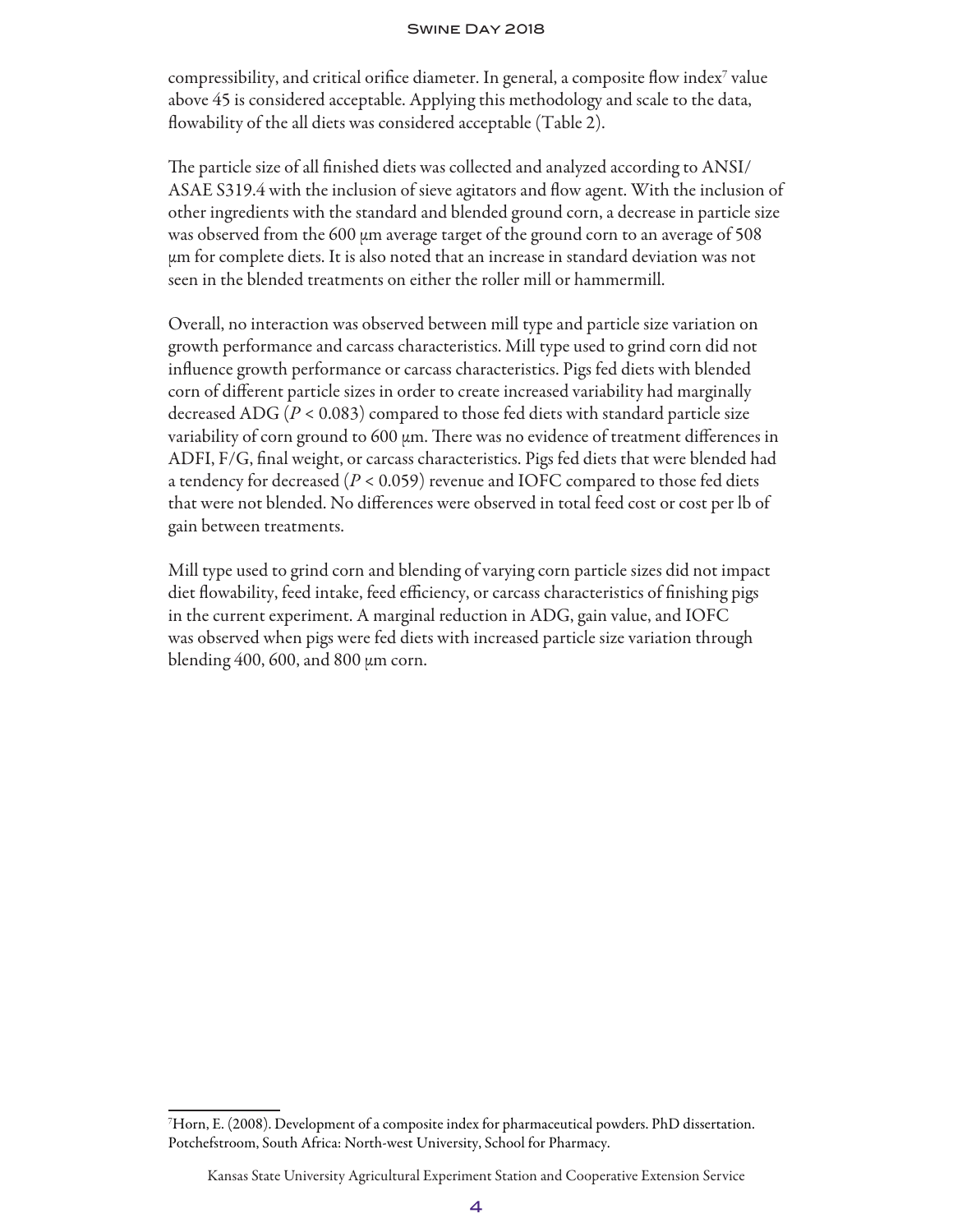| Ingredient, %                    | Phase 1 | Phase 2 | Phase 3 |
|----------------------------------|---------|---------|---------|
| Corn <sup>2</sup>                | 79.55   | 82.90   | 86.30   |
| Soybean meal, 48% crude protein  | 17.70   | 14.80   | 11.50   |
| Monocalcium phosphate, 21% P     | 0.65    | 0.45    | 0.40    |
| Limestone                        | 1.00    | 0.93    | 0.85    |
| Salt                             | 0.35    | 0.35    | 0.35    |
| L-Lysine-HCL                     | 0.30    | 0.25    | 0.25    |
| DL-Methionine                    | 0.015   |         |         |
| L-Threonine                      | 0.075   | 0.060   | 0.060   |
| L-Tryptophan                     | 0.015   | 0.0125  | 0.0125  |
| Vitamin and trace mineral premix | 0.30    | 0.25    | 0.25    |
| Phytase <sup>3</sup>             | 0.02    | 0.02    | 0.02    |
| Total                            | 100.00  | 100.00  | 100.00  |

| Table 1. Diet composition (as-fed basis) <sup>1</sup> |  |
|-------------------------------------------------------|--|
|-------------------------------------------------------|--|

1 A three phase diet formulation was manufactured using specified corn grind (roller mill or hammermill) and blending measures

2 Particle size variability treatments were accomplished by blending 30% 400 µm corn, 40% 600 µm corn, and 30% 800 µm corn, standard treatment corn was ground to 600 µm.

3 HiPhos 2700 (DSM Nutritional Products, Inc., Parsippany, NJ), providing 184.3 phytase units (FTU)/lb and an estimated release of 0.10% available P.

|          |         | Hammermill  |         |
|----------|---------|-------------|---------|
| Standard | Blended | Standard    | Blended |
| 490      | 502     | 519         | 522     |
| 2.70     | 2.75    | 3.35        | 3.35    |
| 34.2     | 33.0    | 35.4        | 36.2    |
| 32.0     | 31.3    | 30.0        | 33.0    |
| 18.7     | 18.4    | 17.0        | 15.7    |
| 52.9     | 55.4    | 54.0        | 53.3    |
|          |         | Roller mill |         |

#### Table 2. Physical analysis of diets (as-fed basis)1

<sup>1</sup>Particle size and standard deviation (Sgw) are determined according to ASABE 319.4 methods.

2 Angle of repose was determined by measuring the height and radius of the cone formed by the material and using the following equation Tan  $\theta$  = height of cone (mm)/radius of cone (mm).

3 Critical orifice diameter was determined using a Flodex device to determine product mass flow characteristics through varying discharge outlet sizes.

4 % Compressibility is calculated by using the Hausner ratio (PTapped/PBulk).

<sup>5</sup>The composite flow index is calculated by the following equation CFI =  $(-0.667(\text{AoR}$  Result) + 50) +

 $(-0.667(\%C \text{ Result}) + 36.667) + (-1.778(\text{COD Result}) + 37.778).$